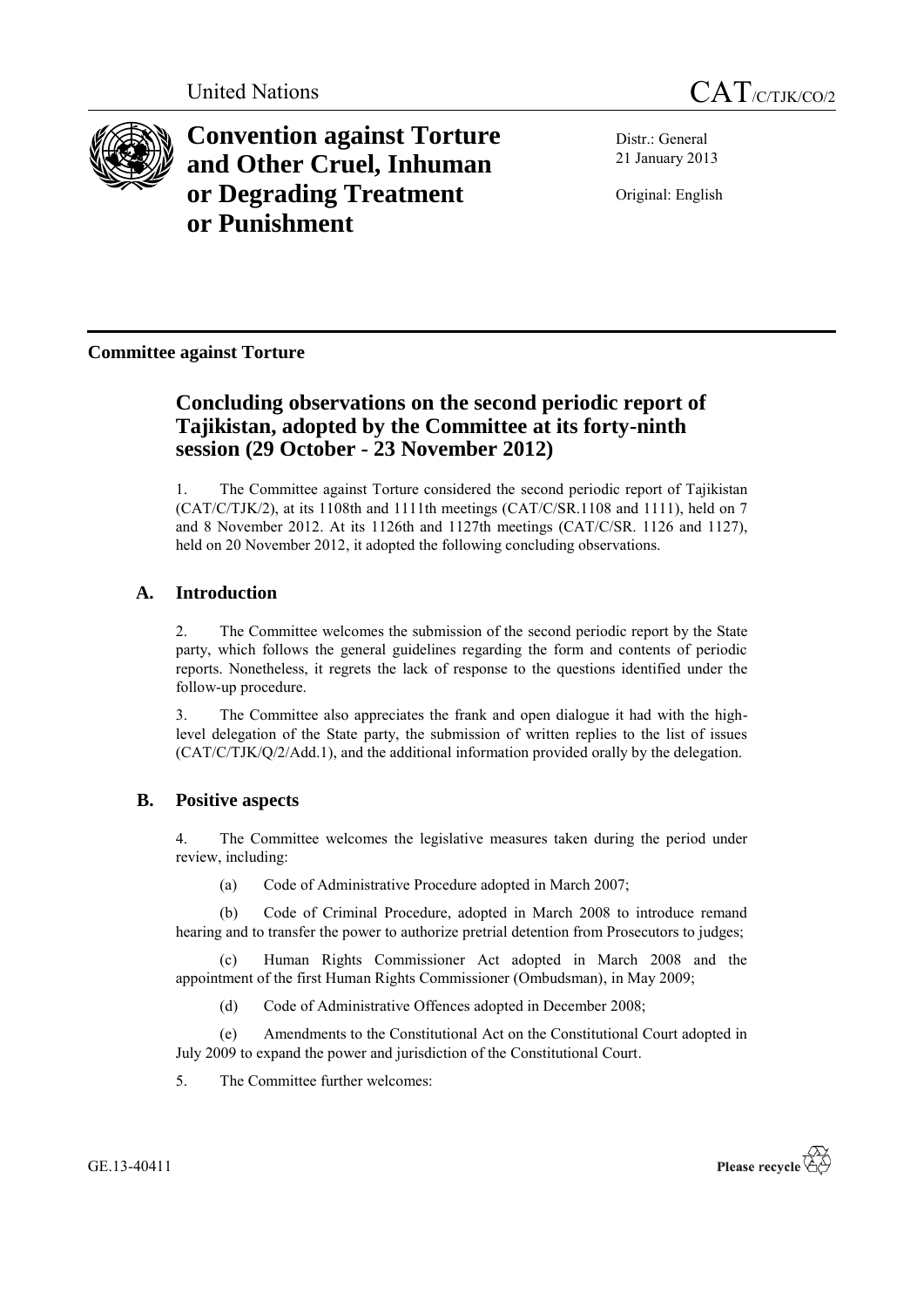(a) The moratorium on the death penalty declared in 2004 and the establishment of a Working Group in April 2010 to consider the removal of the death penalty from the Criminal Code and the possibility of ratifying the Second Optional Protocol to the International Covenant on Civil and Political Rights;

The visit undertaken by the Special Rapporteur on torture and other cruel, inhuman or degrading treatment or punishment in May 2012.

# **C. Principal subjects of concern and recommendations**

# **Definition of and sanctions for torture**

6. While the Committee welcomes the incorporation of article 143-1 into the Criminal Code to bring the definition of torture fully in line with article 1 the Convention, it expresses concern that the sanctions envisaged of five years imprisonment or less for firsttime offenders of torture are not commensurate with the gravity of the crime (arts. 1 and 4).

**The Committee recommends that the State party amend article 143-1 of the Criminal Code to ensure that sanctions for the offence of torture reflect its grave nature, as required by article 4 of the Convention.**

# **Amnesty Law**

7. The Committee is deeply concerned that the 2011 Law on Amnesty grants a rather wide discretion to prosecutorial bodies to commute, reduce or suspend sentences of persons convicted of torture, including the case of three police officers convicted for their involvement in the death in custody of Ismoil Bachajonov (art. 2).

**The State party should ensure that the Law on Amnesty contain clear provisions stipulating that no person convicted for the crime of torture will be entitled to benefit from amnesties, and that such prohibition is strictly complied with in practice.**

# **Fundamental legal safeguards**

8. The Committee takes note of the procedural safeguards introduced in the 2010 Code of Criminal Procedure (CPC), including the registration of detainees within three hours of arrival at the police station (art.94.1), the right to have a lawyer (arts.22.1 and.49.2), and the right not to be detained for more than 72 hours from the moment of arrest (art.92.3). However, the Committee expresses concern that the lack of clarity as to when the person is considered to be detained under this law (art. 91.1), leaves detainees without basic legal safeguards for the period between arrest and official acknowledgement of detention. It has been reported that, in practice and in the majority of cases, detainees are not afforded the rights of timely access to a lawyer and an independent doctor, notification of family members, and other legal guarantees to ensure their protection from torture. In particular, the Committee is concerned by numerous allegations regarding the failure of police officials to keep accurate records of all periods of deprivation of liberty; to register suspects within three hours of arrival at the police station; to adhere to the 72-hour time limit for releasing or transferring suspects from a police station to pretrial detention facilities; and to notify family members of transfers of detainees from one place of deprivation of liberty to another. Furthermore, it is concerned that article 111-1 of the CPC allows judges to authorize pretrial detention solely based on the gravity of the alleged crime committed, and that it can be extended up to 18 months (art. 2).

**The Committee urges the State party to take prompt and effective measures to ensure, in law and in practice, that all detainees are afforded all legal safeguards from the very outset of their apprehension. In particular, the State party should:**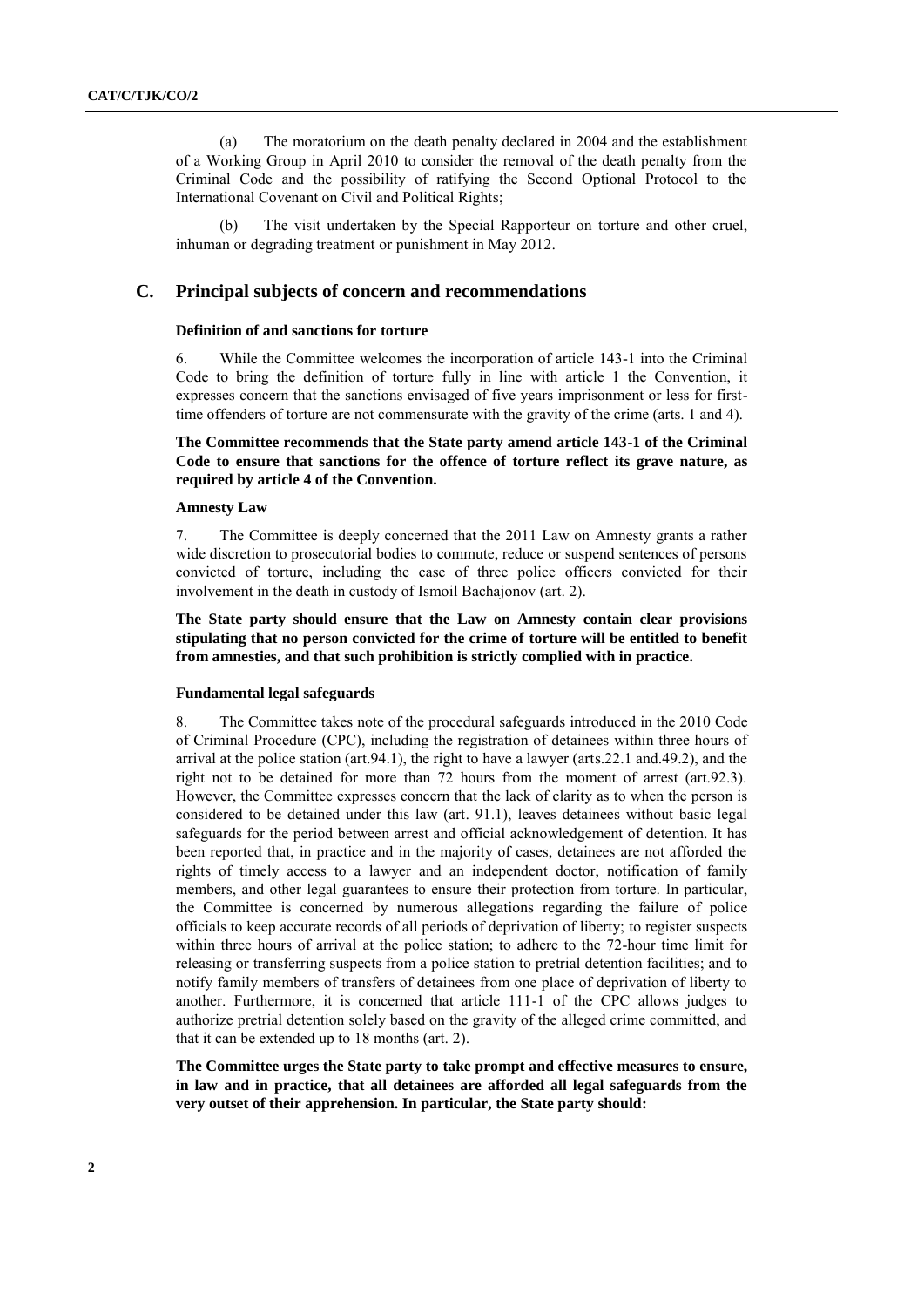**(a) Amend the CPC to ensure that arrest starts from the moment of de-facto apprehension;** 

**(b) Establish an official, central register in which the arrest is scrupulously and immediately recorded, including at the minimum: (i) the time of arrest; (ii) the reason for arrest; (iii) the names of the arresting officer(s); (iv) the location where they are detained and any subsequent transfers; and (v) the names of the officers responsible for them in custody. Responsible officers who fail to record such information should be held accountable;** 

**(c) Ensure that suspects are informed of their rights at the very moment of apprehension as well as reasons for their detention;** 

**(d) Guarantee the right to access lawyers of their choice from the moment of apprehension and to hold consultations in private, including through the adoption of legal provisions in this respect;** 

**(e) Ensure that anyone arriving at a detention facility undergoes a routine medical examination, and that access to independent doctors is provided when requested by the detainee without conditioning such access on the permission or request of officials;** 

**(f) Mandate that a detainee be brought promptly before a judge, in line with international standards, and reduce the 72-hour period of police custody;** 

**(g) Amend the CPC to repeal the 12-hour period for notification of arrest by law enforcement officers to family members;** 

**(h) Amend the CPC to ensure that pretrial detention is not authorized by courts based only on the gravity of the alleged crime, and that periods of pretrial detention cannot be extended when the prosecution has failed to present well-founded grounds for the person to remain in custody.** 

#### **Allegations of torture and ill-treatment**

9. The Committee is seriously concerned about numerous and consistent allegations, corroborated by various sources, of routine use of torture and ill-treatment of suspects, principally to extract confessions to be used in criminal proceedings, primarily during the first hours of interrogation in police custody as well as in temporary and pretrial detention facilities run by the State Committee of National Security and the Department for the Fight against Organized Crime (arts. 2, 10, 11, 12, 13, 15 and 16).

**As a matter of urgency, the State party should take immediate and effective steps to eradicate and prevent acts of torture and ill-treatment throughout the country, particularly in police custody and in temporary and pretrial detention facilities run by the State Committee of National Security and the Department for the Fight Against Organized Crime. The Committee further urges the State party to:** 

**(a) Promptly, effectively and impartially investigate all incidents and allegations of torture and ill-treatment;** 

**(b) Prosecute those who are found to be responsible, and report publicly on the outcomes of such prosecutions;** 

**(c) Maintain video recordings of all interrogations and install video surveillance in all areas of custody facilities where detainees may be present, except in cases where detainees' right to privacy or to confidential communication with their lawyer or a doctor may be violated. Such recordings should be kept in secure facilities and be made available to investigators, detainees and their lawyers;**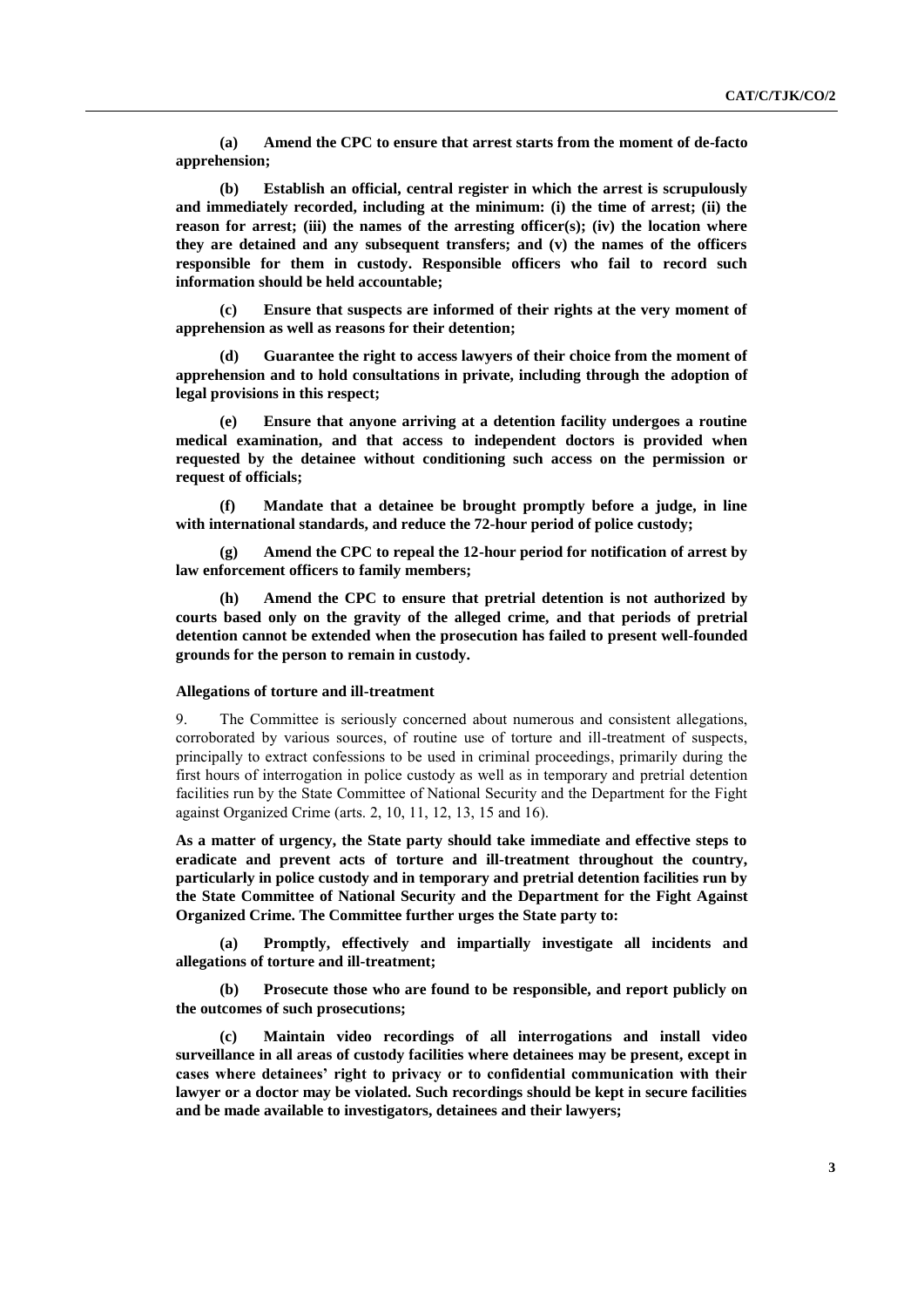**(d) Unambiguously reaffirm the absolute prohibition of torture and publicly warn that anyone committing such acts or otherwise complicit or acquiescent in torture will be held personally responsible before the law for such acts and will be subject to criminal prosecution and appropriate penalties.** 

#### **Deaths in custody**

10. The Committee is concerned at reports from the State party and non-governmental organizations on several instances of deaths in custody, including the deaths of Ismonboy Boboev, Usman Boboev, Khurshed Bobokalonov, Alovuddin Davlatov, Murodov Dilshodbek, Hamza Ikromzoda, Khamzali Ikromzoda, Safarali Sangov, Bahromiddin Shodiev and at the lack of effective and impartial investigations into these cases (arts. 2, 12 and 16).

**The Committee urges the State party to promptly, impartially and effectively investigate all deaths of detainees, assess any liability of public officials, ensure punishment of perpetrators, and provide compensation to the families of the victims. The Committee requests that the State party provide comprehensive updated information on all reported cases of deaths in custody, including location, cause of death and results of any investigations conducted into such deaths, including punishment of perpetrators and compensation provided to relatives of victims.**

# **Investigations and impunity**

11. The Committee is deeply concerned that allegations of torture and ill-treatment are not promptly, impartially or effectively investigated and prosecuted, thus creating a climate of impunity. The Committee is further concerned that under article 28(1) of the CPC, a court, judge, prosecutor, or an investigator may terminate criminal proceedings and exempt the person in question from criminal liability. Such actions can be taken on the basis of repentance, conciliation with the victim, change of circumstances, or expiration of the period of statute of limitation for criminal prosecution (arts. 2, 12, 13 and 16).

#### **The State party should:**

**(a) Take concrete steps to establish an effective and independent criminal investigation mechanism with no connection to the body prosecuting the case against the alleged victim;** 

**(b) Expedite prompt, impartial and thorough investigation into all allegations of torture and ill-treatment and bring the alleged perpetrator to justice;** 

**(c) Revoke provisions in the CPC allowing termination of criminal proceedings and exemption of the defendant from criminal liability whenever the case concerns allegations of torture and ill-treatment.**

# **Torture and ill-treatment in the armed forces**

12. While noting the establishment of hotlines and mobile monitoring units to address the problem of hazing and ill-treatment of conscripts by officers and fellow soldiers in the military, the Committee is concerned that such practices continue to be prevalent in the State party (arts. 2 and 16).

**The State party should reinforce measures to prohibit and eliminate hazing and illtreatment in the armed forces and ensure prompt, impartial and thorough investigation of all allegations of such acts. Where evidence of hazing is found, it should establish the liability of direct perpetrators and those in the chain of command, prosecute and punish those responsible with penalties that are consistent with the**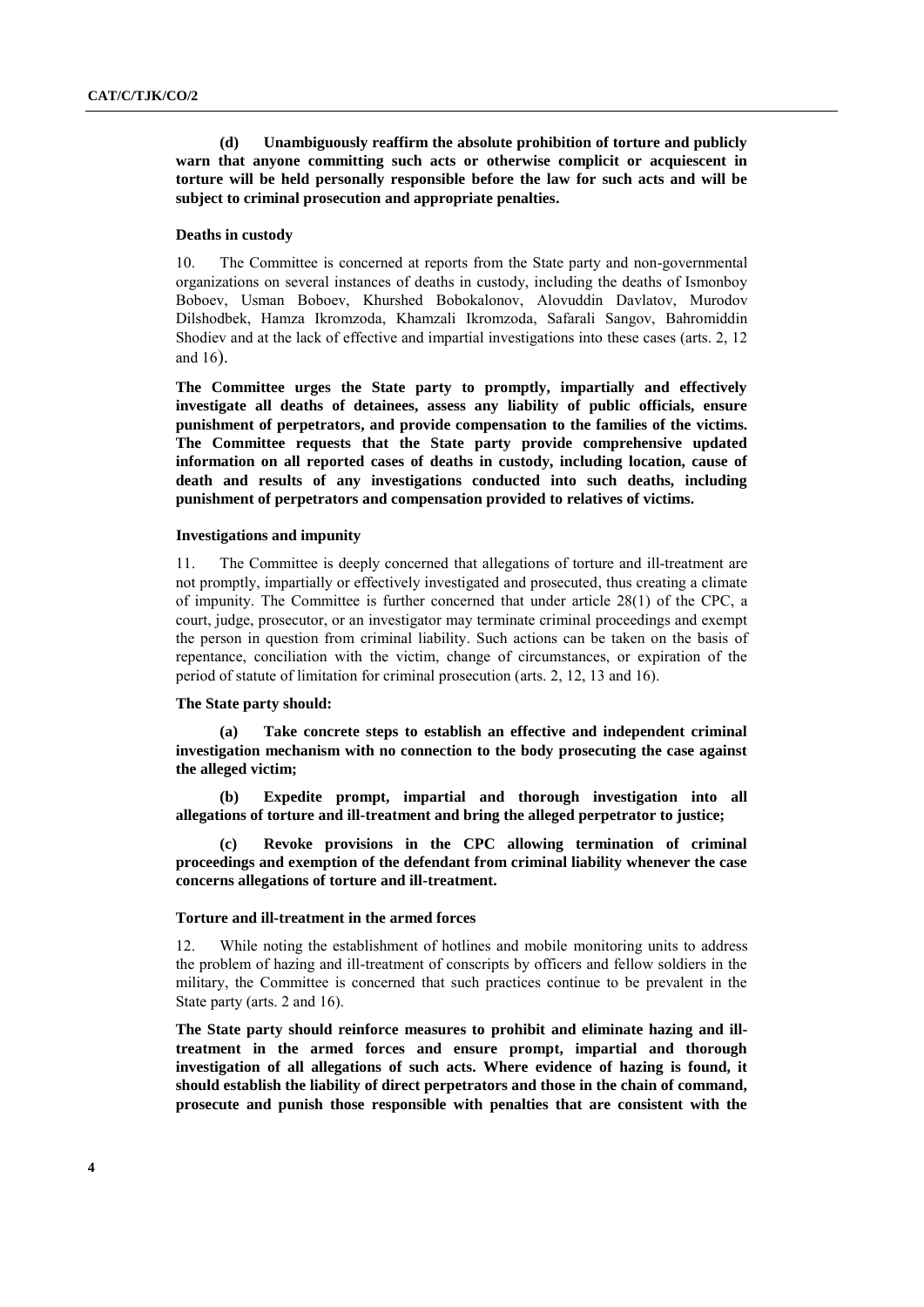**gravity of the act committed, make the results of such investigations public, and provide compensation and full rehabilitation to victims, including through appropriate medical and psychological assistance.** 

#### **Evidence obtained under torture and lack of ex-officio investigations**

13. While welcoming the inclusion of article 88(3) to the Criminal Procedural Code in March 2008, which provides that evidence obtained through "physical force, pressure, cruelty, inhumanity and by other illegal methods" may not be used as evidence in a criminal case, as well as the June 2012 decree of the Supreme Court clarifying the concept of inadmissibility of evidence obtained under illegal methods, the Committee expresses concern at the lack of effective enforcement mechanisms and implementation in practice. It is also concerned at reports that judges frequently dismiss allegations of torture when raised by defendants, and that unless a formal complaint is submitted, the prosecutor will not launch an investigation (art. 15).

**The Committee urges the State party to guarantee, in practice, that statements obtained by torture are not invoked as evidence in any proceedings. The State party should ensure that in any case in which a person alleges that a confession was obtained through torture, the proceedings are suspended until the claim has been thoroughly investigated. The Committee urges the State party to review cases of convictions based solely on confessions.**

# **Conditions of detention**

14. While welcoming current efforts by the State party to improve conditions of detention in prisons and pretrial detention facilities, the Committee is concerned at:

(a) Reports of lack of hot water supply; inadequate sanitary conditions; poor ventilation; lack of means to dry clothes, which leads to respiratory infections and sickness; lack of personal hygiene products; and inadequate food and health care;

(b) Unnecessarily strict regimes for inmates serving life imprisonment, who are reportedly confined in virtual isolation in their cells for up to 23 hours a day in small, airless cells; do not have access to lawyers; are only permitted visits by family members once a year; and are denied various activities in prison;

(c) Continued lack of systematic and independent review of all places of detention by national or international monitors, including the International Committee of the Red Cross (ICRC). While noting that the Ombudsman may undertake visits to places of detention, the Committee is concerned that the findings are not made public;

(d) The lack of a complaints mechanism for detainees. Despite the information provided by the State party that complaints of torture or ill-treatment can be submitted in sealed envelopes, they reportedly do not reach the relevant authorities and prisoners often do not have access to pens and paper;

(e) The fact that the number, location, capacity, and the number of detainees in penitentiary institutions in Tajikistan are considered as "state secrets".

### **The State party should:**

**(a) Allocate sufficient budgetary resources to improve conditions in all places of detention;** 

**(b) Eliminate the complete isolation of prisoners serving life imprisonment, improve their living conditions, and repeal legislation limiting their contacts with lawyers and family members;**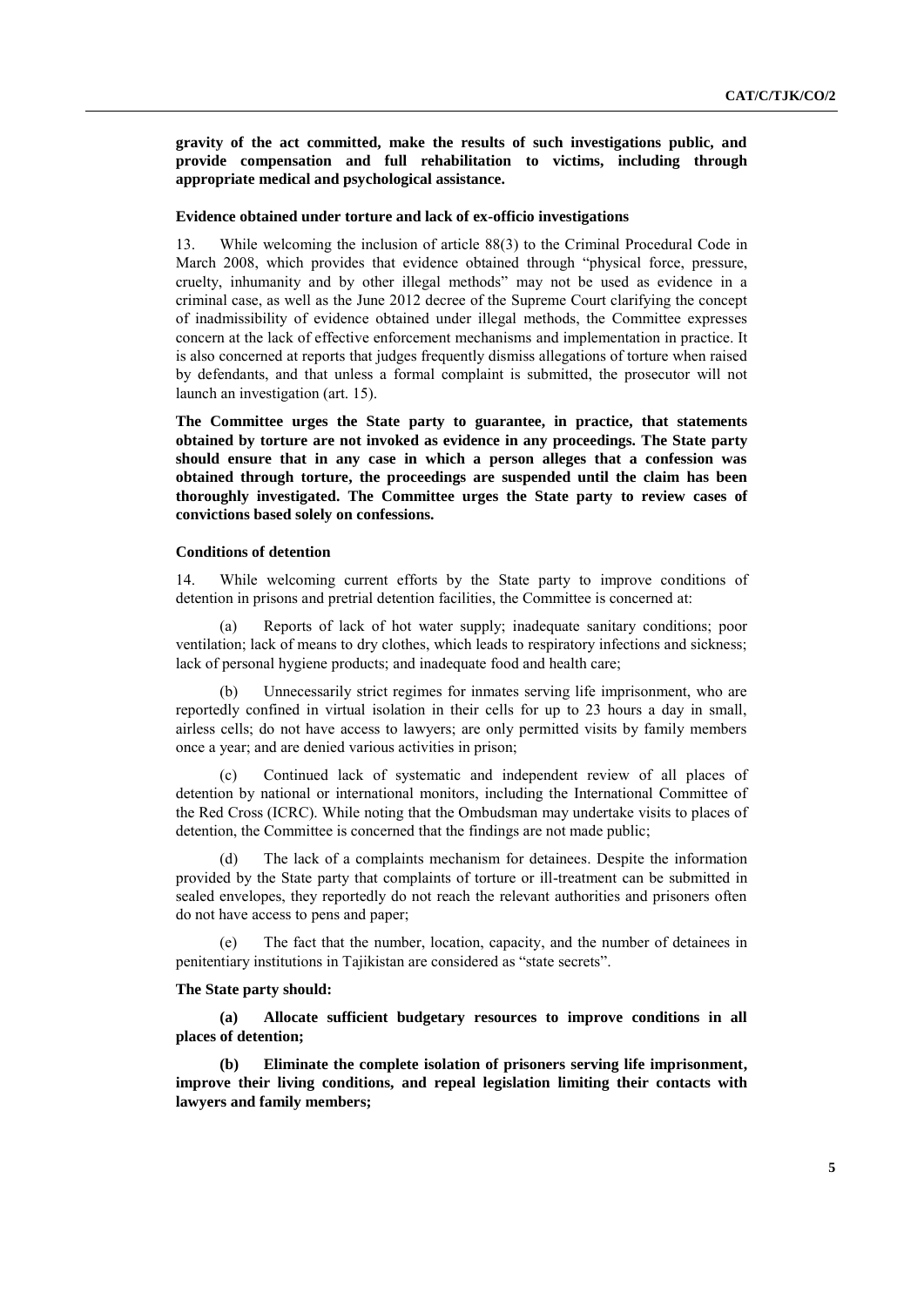**(c) Take concrete steps, as a matter of priority, to ratify the Optional Protocol to the Convention and establish an effective National Preventative Mechanism which is resourced and permitted to conduct regular, independent, unannounced and unrestricted visits of inspection to all places of deprivation of liberty, with opportunity for inspectors to speak privately with individual detainees. In the meantime, grant unimpeded access to the ICRC and independent nongovernmental organizations to all places of detention, and ensure that the Ombudsman undertakes regular, unannounced visits to all places of deprivation of liberty, accompanied by medical professionals, including to places of police custody, and that the findings are made available publicly;** 

**(d) Establish an effective, accessible and confidential system for receiving and processing complaints regarding torture or ill-treatment in all places of detention, and ensure that: (i) every detainee has unimpeded and unsupervised access to the prosecutor upon request; (ii) all complaints are promptly, impartially and effectively investigated; (iii) perpetrators are punished with appropriate penalties; and (iv) complainants do not suffer any reprisals;** 

**(e) Make the number, location, capacity, and the number of detainees in detention facilities available publicly, taking note of the statement made by the delegation to consider doing so in the future.** 

# **Complaints, reprisals and protection of victims, witnesses and human rights defenders**

15. The Committee is concerned about reports that victims of, and witnesses to torture and ill-treatment do not file complaints with the authorities for fear of reprisals and lack of adequate follow-up. Additionally, while noting the removal of libel and insult from the Criminal Code in July 2012, the Committee remains concerned about reports of harassment and intimidation of journalists and human rights defenders who report on torture and illtreatment. In particular, the Committee is concerned about the information received that victims of alleged torture and their families, journalists, lawyers, medical experts and human rights defenders who raised concerns with the Special Rapporteur on torture and other cruel, inhuman or degrading treatment or punishment during his visit to Tajikistan in May 2012 have subsequently faced harassment and intimidation from authorities. Furthermore, while the Committee takes note of the information provided by the delegation, it is nevertheless concerned about the recent closure of the Association of Young Lawyers of Tajikistan (Amparo), a member of the Coalition Against Torture that engaged with the Special Rapporteur during his visit, pursuant to a motion filed by the Ministry of Justice to dissolve the organization on administrative grounds and a decision taken by the Khujand City Court on 24 October 2012 to this effect (arts. 12 and 13).

**The Committee urges the State party to establish a fully resourced, effective, independent and accessible mechanism to investigate and facilitate the submission of complaints by victims and witnesses of torture and ill-treatment to public authorities, as pledged by the State party following the universal periodic review in March 2012. It should also ensure in practice that complainants and civil society organizations are protected against any ill-treatment, intimidation or reprisals as a consequence of their complaint, and that appropriate disciplinary, or where relevant, criminal measures, are taken against law enforcement officials for such actions.** 

### **Violence against women and children**

16. The Committee is deeply concerned about the lack of any domestic legislation criminalizing acts of violence against women, despite the existence since 2009 of a draft law on "social and legal protection against domestic violence"; reports of high prevalence of domestic violence; difficulties in filing complaints; and the reluctance of law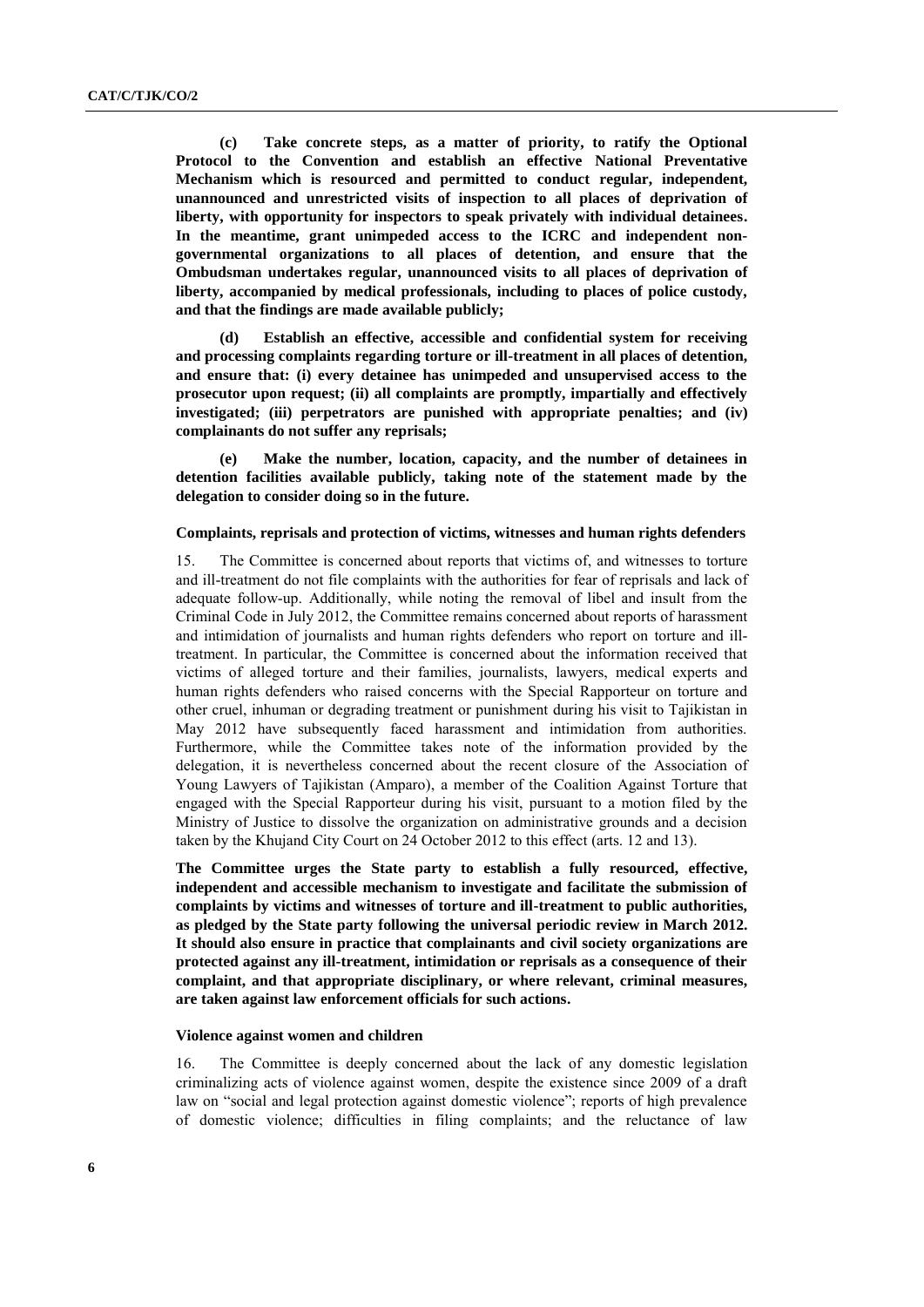enforcement officials to intervene in such cases. It is further concerned about the lack of domestic legislation prohibiting corporal punishment of children, despite allegations of its widespread use in the family, schools and other educational establishments (arts. 2, 12, 13 and 16).

**The State party should strengthen its efforts to prevent, combat and punish violence against women and children, inter alia, by:**

**(a) Swiftly adopting the draft law on "social and legal protection against domestic violence" and criminalizing such acts;** 

**(b) Taking effective measures to ensure that victims of violence against women and children, including domestic violence, can exercise their right to make complaints, and that such complaints are thoroughly investigated and perpetrators prosecuted and punished with appropriate penalties;**

**(c) Adopting legislation to explicitly prohibit corporal punishment in all settings;**

**(d) Providing victims of domestic and sexual violence with immediate protection and redress, including separation from perpetrators, provision of shelters, and rehabilitation;** 

**(e) Training law-enforcement officials, judges and prosecutors on how to receive, monitor and investigate complaints of domestic and sexual violence, trafficking and violence against children in a sensitive manner that respects confidentiality;** 

**(f) Organizing awareness-raising campaigns on the negative impact of corporal punishment of children, as well on domestic and sexual violence.**

# **Independence of the judiciary**

17. While welcoming the two-phase programme of judicial-legal reform aimed at strengthening the judiciary, including through measures such as increasing the salary of judges, the Committee is concerned that the judiciary remains weak, inefficient, and influenced by the Council of Justice, an institution that is reportedly subordinate to the President and the executive branch, and that the President is responsible for appointing and dismissing judges (arts. 2, 12 and 13).

**The State party should take measures to ensure the full independence and impartiality of the judiciary in the performance of its functions, and review the regime of appointment, promotion and dismissal of judges in line with the relevant international standards, including the Basic Principles on the Independence of the Judiciary (endorsed by General Assembly resolutions 40/32 of 29 November 1985 and 40/146 of 13 December 1985).** 

# **Non-refoulement and extradition**

18. The Committee is concerned that the Criminal Procedure Code does not contain any provision on the absolute prohibition of extradition or deportation in cases where the subject would be at risk of torture, and that there are no clear procedures in legislation for challenging the legality before a court in extradition and deportation proceedings. It is also concerned about reports of extradition requests made by the State party of persons alleged to be members of banned Islamic groups, who, upon return to Tajikistan, are reportedly held in incommunicado detention and in solitary confinement, and subjected to torture and/or ill-treatment by law enforcement officials. It is further concerned by allegations that persons facing risk of torture upon their return and have applied for interim measures at the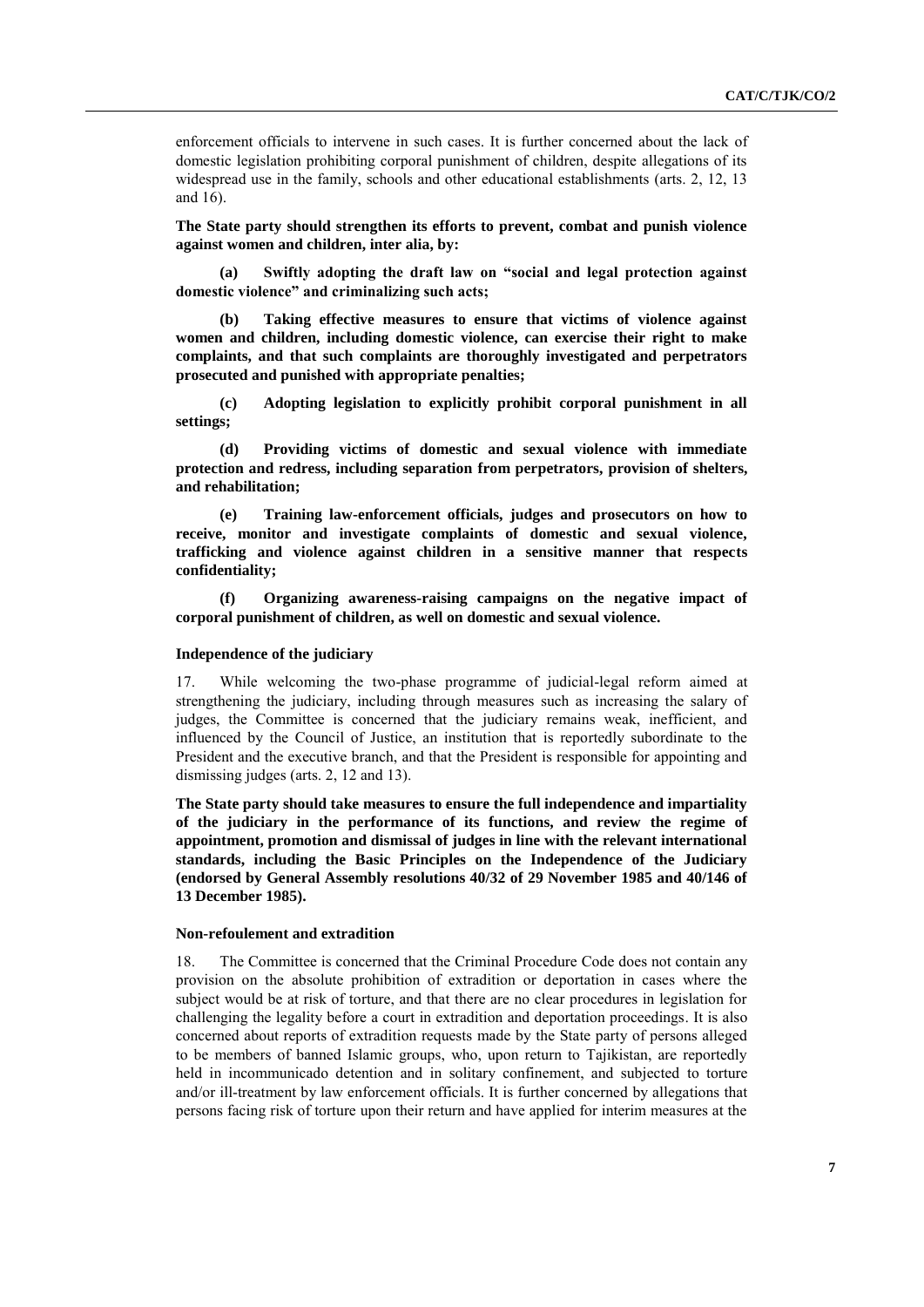European Court of Human Rights have been abducted by Tajikistani security forces in a neighbouring country and forcibly returned to Tajikistan, and subsequently subjected to torture and/or ill-treatment. Additionally, the Committee is concerned by reports that Abdulvosi Latipov, former member of the United Tajik Opposition, has allegedly been abducted from the Russian Federation to Tajikistan in October 2012 and is being held incommunicado (art. 3).

# **The State party should:**

**(a) Clearly establish in law and respect its non-refoulement obligations under article 3 of the Convention, including the right to appeal the issuance of an extradition warrant, and refrain from seeking and accepting diplomatic assurances from a State where there are substantial grounds for believing that a person would be at risk of being subjected to torture. It should provide detailed information to the Committee on all cases where such assurances have been provided;**

**(b) Cease the practice of abducting and forcibly returning individuals to Tajikistan from other States and subsequently holding them in incommunicado detention, and ensure that they are not subjected to acts of torture and ill-treatment;** 

**(c) Disclose the whereabouts of Abdulvosi Latipov and ensure that he is not subjected to torture or ill-treatment and that his fundamental rights are fully guaranteed, including timely access to an independent lawyer.** 

# **Training**

19. The Committee welcomes the organization of human rights training programmes for law enforcement officials, judges, prosecutorial staff and Ministry of Interior personnel during the period under consideration, as well as the establishment of a Working Group headed by the Chair of the Constitutional Court to raise awareness and build capacity of law enforcement officials on the prohibition of torture. However, it remains concerned at the lack of adequate training of law enforcement officials and medical professionals in assessing and responding to cases of domestic violence against women, including rape, violence against children, and trafficking. The Committee is further concerned that forensic services are reportedly not staffed with medical personnel trained in documenting and investigating torture in accordance with the provisions of the Manual on Effective Investigation and Documentation of Torture and Other Cruel, Inhuman or Degrading Treatment or Punishment (Istanbul Protocol) (art. 10).

**The State party should strengthen training programmes for law enforcement officials, judges, medical professionals, prosecutorial staff and prison staff on the requirements of the Convention and undertake a comprehensive assessment of the impact of such programmes. The State party should ensure that relevant officials, in particular medical professionals, receive training on the use of the Istanbul Protocol to identify and document signs of torture and ill-treatment. The State party should further ensure adequate training of law enforcement officials and medical professionals in assessing and responding to cases of domestic violence against women, including rape, violence against children, and trafficking.**

### **Juvenile Justice**

20. While noting the adoption of the National Action Plan on Juvenile Justice Reform  $2010 - 2015$ , the Committee is concerned that the criminal juvenile system lacks juvenile courts and judges specialized in juvenile justice. It is further concerned about reports that children are frequently placed in pretrial detention and isolation cells in the Juvenile Colony as a disciplinary measure; subjected to extended deprivation of liberty for minor offences; denied their basic legal rights, including access to lawyers; and often mistreated by police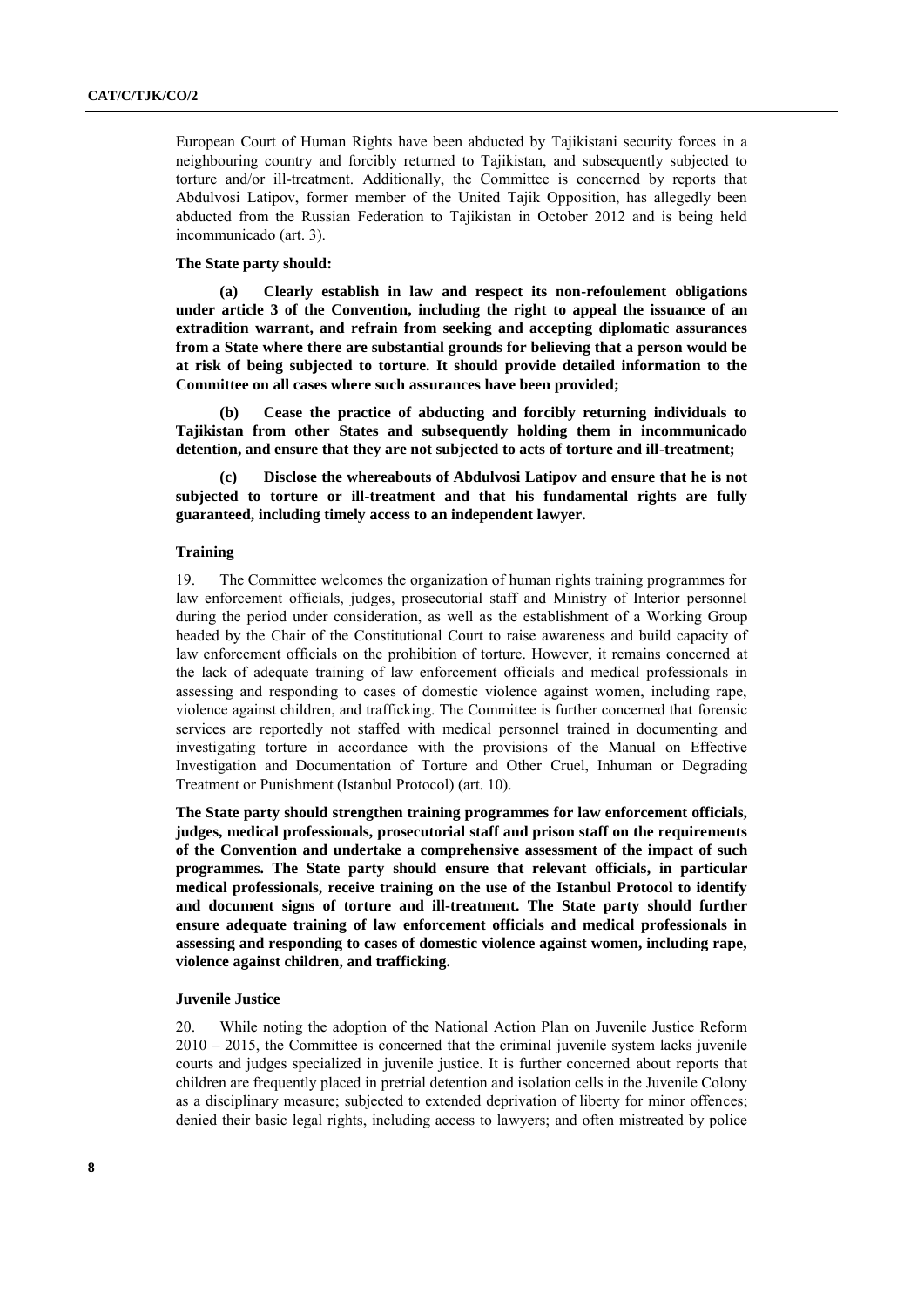inquiry officers to confess, and, as a result, in some cases leading to attempted or actual suicides (arts. 11, 12 and 16).

### **The Committee urges the State party to:**

**(a) Establish an effective and well-functioning juvenile justice system in compliance with international standards, including the United Nations Standard Minimum Rules for the Administration of Juvenile Justice (The Beijing Rules) and the United Nations Guidelines for the Prevention of Juvenile Delinquency (The Riyadh Guidelines);** 

**(b) Review all cases of children sentenced to imprisonment to ensure that deprivation of liberty is only used for serious criminal offences, and ensure that solitary confinement of juveniles should be limited as a measure of last report, for as short a time as possible under strict supervision and with a possibility of judicial review, and limited to very exceptional cases;** 

**(c) Guarantee that the rights of children are respected in all places of detention, including the right to appropriate legal assistance and defence by assigning a sufficient number of lawyers with relevant training and competence;** 

**(d) Take effective measures to prevent police inquiry officers from mistreating children, including by investigating such acts and ensuring that appropriate disciplinary or penal measures are taken.**

#### **Redress, including compensation and rehabilitation**

21. The Committee is concerned that there is no explicit provision in domestic legislation that provides for the right of victims of torture to fair and adequate compensation, including the means for as full rehabilitation as possible, as required by article 14 of the Convention. The Committee also regrets the lack of data provided by the State party regarding the amount of any compensation awards made by the courts to victims of violations of the Convention, including those who were subjected to torture and/or illtreatment during the period of 1995 to 1999 and 35 victims of trafficking who were returned to Tajikistan in 2007 from other countries. The Committee also notes the lack of information on any treatment and social rehabilitation services provided to victims, including medical and psychosocial rehabilitation (art. 14).

**The State party should ensure that there are clear provisions in the domestic legislation on the right of torture victims to redress, including fair and adequate compensation and rehabilitation for damages caused by torture. It should, in practice, provide all victims of torture or ill-treatment with redress, including fair and adequate compensation, and as full rehabilitation as possible regardless of whether perpetrators of such acts have been brought to justice, including victims of trafficking, victims of torture and/or ill-treatment during the period of 1995 to 1999, and family members, in cases of deaths in custody.** 

**The Committee draws the attention of the State party to the recently adopted general comment No. 3(2012) on article 14 of the Convention which explains the content and scope of the obligations of States parties to provide full redress to victims of torture.**

### **Data collection**

22. The Committee regrets the absence of comprehensive and disaggregated data on complaints, investigations, prosecutions and convictions of cases of torture and illtreatment by law enforcement, security, military and prison personnel, as well as on trafficking and domestic and sexual violence, and on redress provided to the victims.